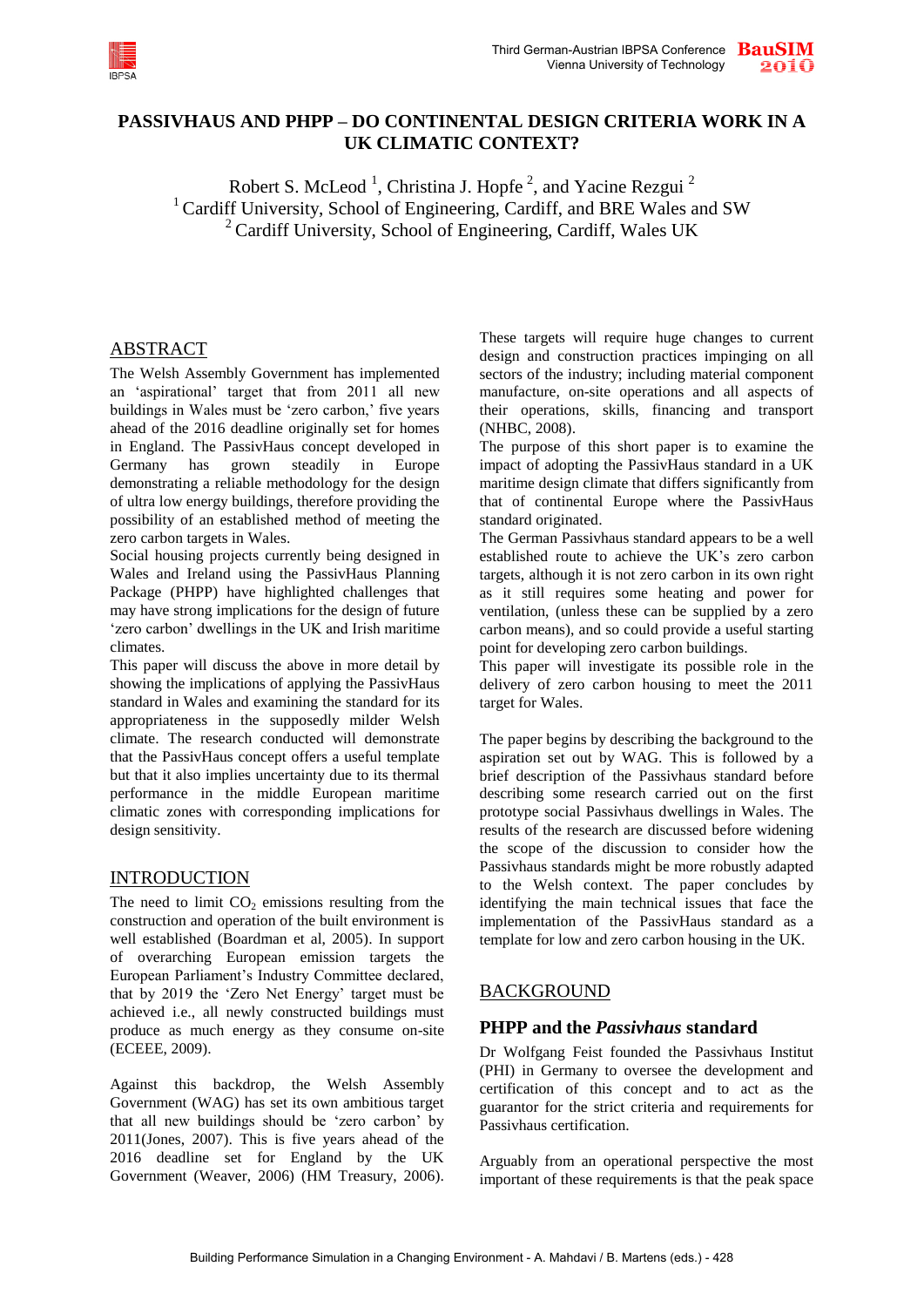

heating load does not exceed  $10W/m^2$  so that a comfortable indoor climate can be maintained without using a conventional heating system in a central European climate (Schnieders and Hermelink, 2006). Secondly, and most often quoted in relation to the Passivhaus standard, namely that the specific annual heat requirement must not exceed 15kWh/m2 per annum. Additional criteria include an air tightness standard not exceeding 0.6 ach-1 and a Primary Energy Demand not exceeding 120kWh/m2.yr which must also be met in order to obtain Passivhaus certification (Feist, 2007).

In practical terms, the ultra low heating demand in a Passivhaus makes it feasible to do away with a conventional heating system completely and use low energy alternatives, such as post-heated supply air to supplement the 'free' heat gains provided by the sun, the building"s occupants and appliances. A variety of supplementary heating systems have been successfully used in Passivhaus buildings, including electrical and solar hot water powered post-air heating, compact services units and district heating.

As a result of focusing on reducing space heating demand the Passivhaus standard is defined by an energy performance specification rather than a CO2 emissions rating (as used by the UK Building Regulations). Unfortunately, for the current study, this energy-based approach in Passivhaus creates a risk of there being significant variability in the actual CO2 emissions depending on the fuel used in the heating system. For this reason the Association for Environment Conscious Building (AECB), one of the early adopters of the Passivhaus standards in the UK, has imposed an additional carbon limit on the Passivhaus projects they certify (AECB, 2008)

. In summary, the Passivhaus concept is characterised by the use of a highly insulated thermal envelope, incorporating construction detailing that virtually eliminates thermal bridging. This is combined with a highly efficient Mechanical Ventilation with Heat Recovery (MVHR) system which operates at relatively low flow rates, providing continuous ventilation rates in the region of  $0.2$ -0.4 ach<sup>-1</sup> during the heating season. Dwellings are orientated to maximise passive solar gains in winter where possible, however this is not seen as a prerequisite of Passivhaus design and the standard has been demonstrated in a number of northern European urban contexts where south facing solar orientation was not feasible due to site constraints (Feist et al, 2005) (Schnieders and Hermelink, 2006) .

With nearly twenty years of research and development in Central Europe the Passivhaus standard represents an established method of delivering very low energy buildings.

One of the key tasks of current projects in the UK has been to assess the suitability of adopting the Passivhaus standard as a template for the widespread economic role out of low and zero carbon housing.

However, the problems in adapting this template due to the maritime climate conditions in the UK and Ireland, which differ significantly from the typical European continental climate, are obvious. This study seeks to investigate any important climatic influences on the implementation of the Passivhaus standard in these regions.

# **Applying PassivHaus standards in Wales**

Earlier research in to Passivhaus design hypothesised that because the climate in the UK and Wales is milder than that of central Europe, it may be slightly easier to meet the Passivhaus standard (Schneiders, 2003) (Tweed and McLeod, 2008); thereby allowing the construction a degree of tolerance in its adaptation to the UK context.

The ability to reduce the peak supplementary heating load to  $10W/m<sup>2</sup>$  or less is a key characteristic of the Passivhaus concept; since reducing the peak load to this level allows a small ventilation supply air post heater to meet the entire specific heat requirement. In terms of applying the Passivhaus standard to the Welsh context this raises a fundamental question: The Post Heated Supply Air maximum load (PHSA) is a product of the rate of supply air changes (V) the maximum winter design temperature difference  $(\Delta \theta)$ and the volumetric specific heat capacity of air  $(\rho$ .cp)

PHSA = V. Δ $θ$ .  $ρ$ .cp

Inserting typical values for the rate of ventilation air change, the central European climate, and the properties of the air results in (after Brans, 2008 ):

PHSA = 1m3/(hm-2). 30K. 0.33Wh/(m3K)  $= 10 W/m2$ 

The relatively low upper limit to the peak heating load of  $10W/m^2$  is therefore a consequence of these three boundary conditions. The upper limit of the temperature that the supply air can be raised by  $(ΔT)$ is limited by the "toasting" phenomena of dust circa particles on the post heating coil which is reported to occur at circa 52°C (Feist et al, 2005). .

Whilst external design temperatures of -10˚C exist in central and northern continental Europe, winter daily minimum temperatures for Wales have (on average) exceeded 1˚C over the past 50 years (UKCIP08, 2008). For the past decade average winter minimum temperatures have been consistently above 2˚C across Wales (UKCIP08, 2008). Global air temperature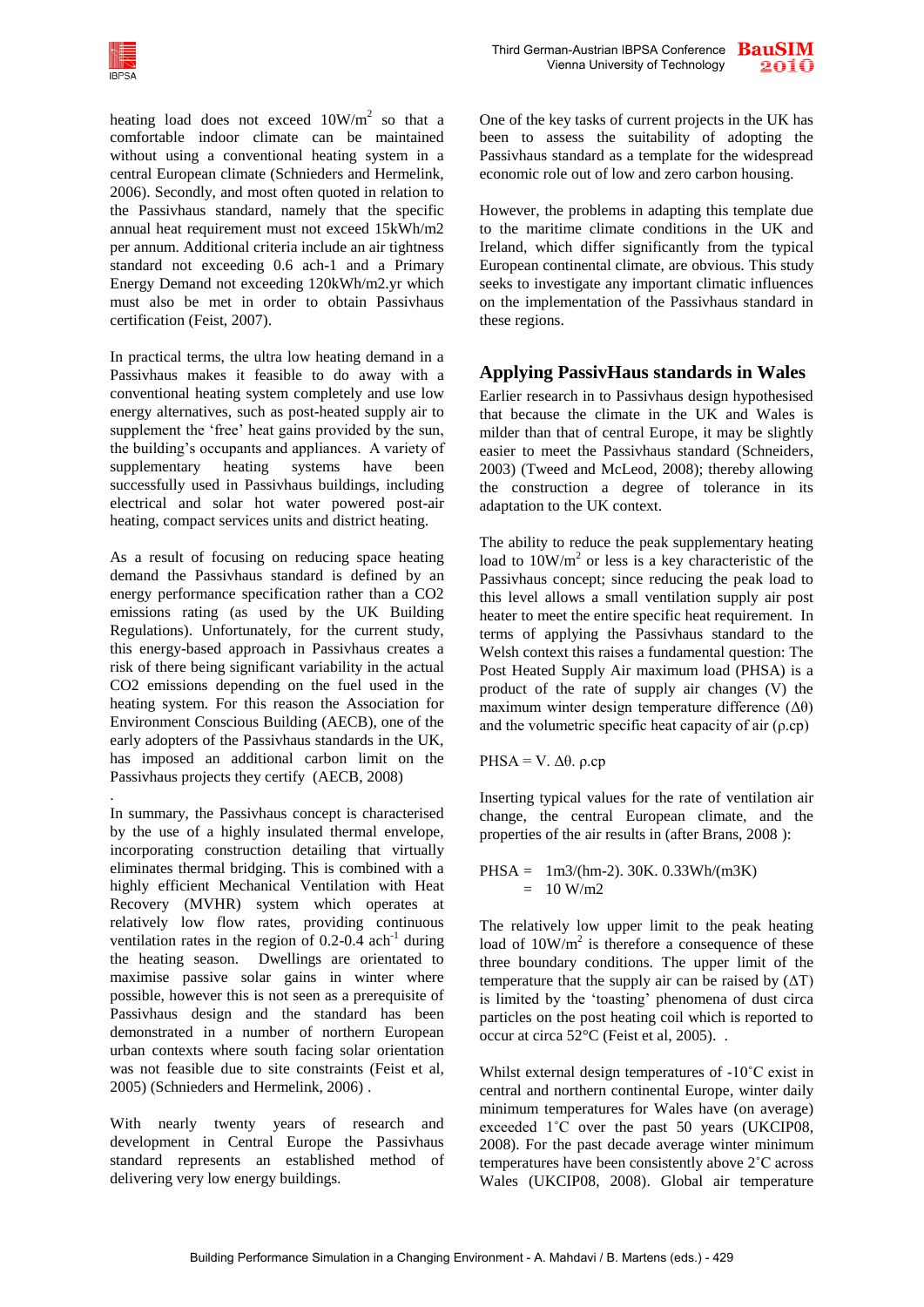

records also illustrate a pronounced upward trend towards warmer than average design years reflecting both increasing minimum design temperature's and a reduction in the absolute number of heating degree days.





Despite climate data for Wales suggesting a more appropriate winter design temperature in the region of 2˚C as opposed to -10˚C it must be acknowledged that these figures do not illustrate the most extreme design temperatures possible, nor do they show subregional temperature variations, irradiation or wind exposure implications. Even accounting for regional variations in the minimum winter design temperature, it is likely that a slight relaxing of some aspects of the Passivhaus performance standard as applied in Wales is appropriate where peak loads well within the 10W/m2 requirement can be demonstrated (Schneiders, 2003)

### **Satisfying the PassivHaus standard in different climatic zones across Europe**

Research on UK Passivhaus heating load sizing was carried out by Schneiders under a European funded PEP project in 2003. Schneiders' parametric study illustrated that with an end of terrace dwelling and with opaque U values of 0.17  $W/(m^2K)$  and glazed U values of 0.85 W/( $m^2K$ ) it is possible to comfortably meet the Passivhaus heating load and peak demand criteria using the Manchester climate provided that a south facing glazed area of between 10 and 30 m2 is used in the reference dwelling. This glazing range can be considered reasonable since the reference dwelling used in the study is based upon an end of terrace dwelling with an exterior façade area of 74m2, total glazed area of  $30.4m<sup>2</sup>$  and a south facing glazed area of  $19.9m^2$  (Schneiders, 2003).

The derivation methodology for the heating load sizing assessment in PHPP07 is based upon the use of two different extreme weather data sets Weather 1 (W1) and Weather 2 (W2). These two data sets consist of directional radiation occurring during cold clear (W1) conditions and cloudy (W2) conditions (Feist, 2007). The datasets in PHPP07 where derived form Test Reference Years (TRYs) and reflect conditions which are likely to occur once every two years, to which an additional safety margin of approximately 1.5 W/m2 is added (Schneiders, 2003).

The use of MeteoNorm software allows another approach to generating this peak load irradiation data by allowing the interpolation of site specific extreme 10 year periods for the purpose of sizing peak loads. In theory this method should provide more robust data, although there is uncertainty with micro climatic influences when interpolations are carried out from measured data that is taken some distance from the site (Oberrauch, 2008).

Schneiders' research illustrates that there is a clear correlation between increased glazing area and increased peak heating loads, as might be anticipated. However in more temperate climates such as Amsterdam, Birr (Ireland) and Manchester an inverse correlation also exists between annual space heating demand and glazing area. This finding has also been demonstrated in colder climates where more advanced glazing standards were specified (Schneiders, 2003). It is clear from this research that an optimum relationship between heating load, heating demand and glazing area needs to be determined on a location specific and glazing dependent basis for each Passivhaus project.

Further research investigating the effect on peak heating loads and space heating demand of slightly relaxing Passivhaus thermal standards has also been carried out by researchers at Lund University, Sweden. Thermal modelling carried out on an apartment building at Värnamo, Sweden demonstrated that the difference between using windows with an installed U-value of 1.0 W/m2K instead of the PHI recommended installed value of 0.85 W/m2K resulted in only a small increase in the peak heating load from approximately 8.8 W/m2 to 9.8 W/m2 while the annual space heating demand remained well within PHI criteria (Janson and Wall, 2007). Considering that the winter design temperatures in this study (Värnamo, Southern Sweden, with monthly low averages in January and February of approximately -6°C) are significantly colder than in Wales, this finding has particular relevance to the adaptation of the Passivhaus thermal performance criteria to the Welsh context.

### CASE STUDY

The case chosen is Hywlus Haus a 3bdm  $(87m^2)$ detached Passivhaus project in Ebbw Vale, Wales. This is one of the first social Passivhaus projects in Wales and is due for completion in July 2010.

Ebbw Vale is situated in a location where the affects of a maritime proximity combined with a mountain valley situation dominate the climate. This situation is common to many of the old mining towns situated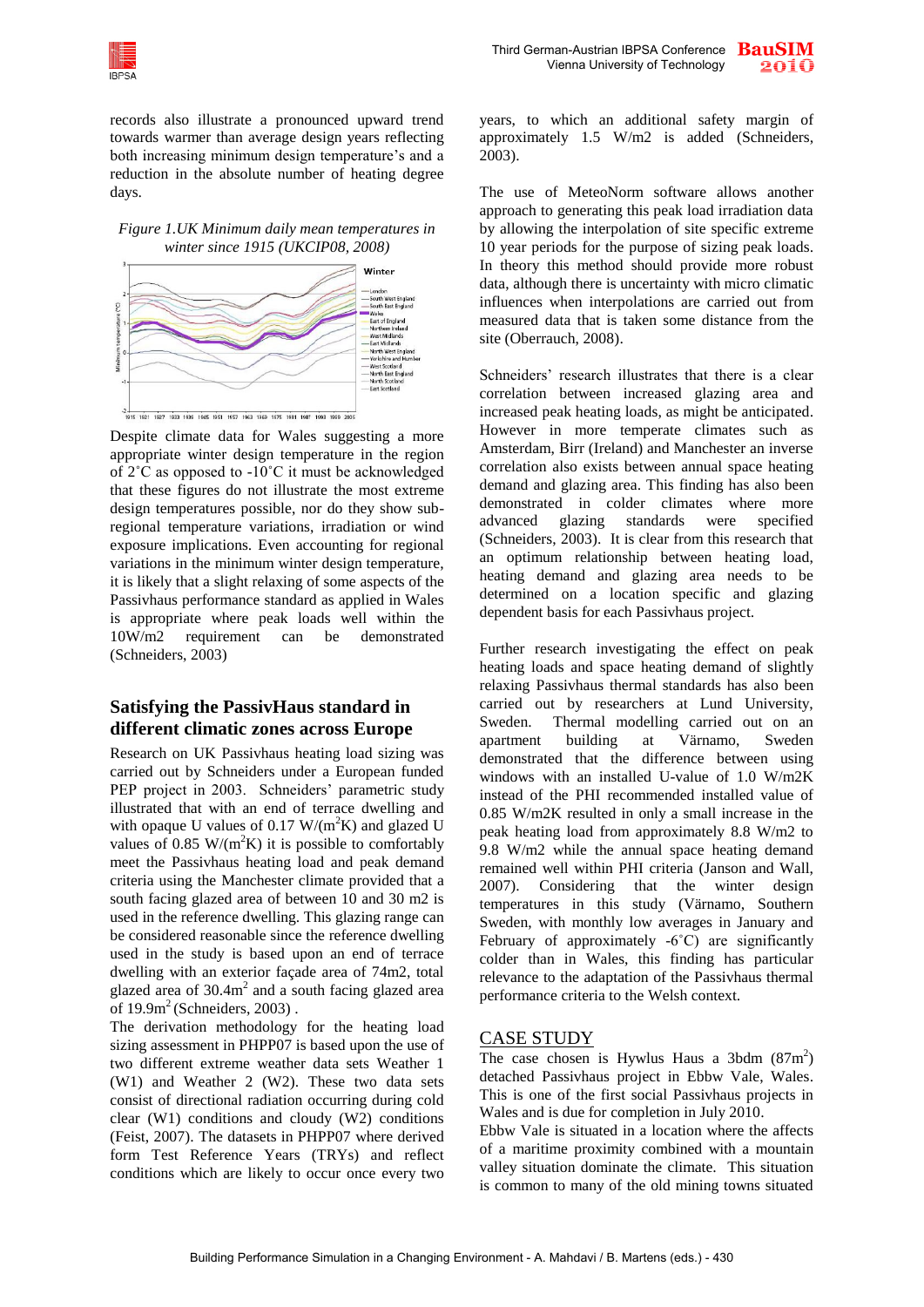

in the "Valleys" region north of Cardiff. Much of this area suffers from severe social and economic deprivation and is receiving significant regeneration funding from the Welsh Assembly Government (WAG). As a result this area has become a focal point for the construction of social housing in the Passivhaus format.

Consideration of the annual (space heating) energy demand and peak load are of considerable importance in the design of Passivhaus dwellings particularly where post air heating is used as the primary source of supplementary heat input.

#### **Results**

In the absence of PHPP or Test Reference Year data for the Ebbw Vale site a bespoke climate data set was generated for this location using the MeteoNorm (MN) software (version 6). The methodology and limitations of this approach with respect to generating climate data for use in conjunction with PHPP are reasonably well documented (Oberauch, 2008). The unique feature of MeteoNorm is that it is able to interpolate between measured data sets to generate data for almost any given location. As with any software the outputs are a function of the source data and for this reason MeteoNorm requires a degree of judgement in the interpretation of the results.

The outputs for the annual heating energy prediction and peak load calculation can be compared for Hwylus Haus in Ebbw Vale by using the PHPP07 default data set for Manchester and the MeteoNorm data generated specifically for the site (Figure 2).



*Figure2. Heating and Peak Load using Manchester (PHPP) and Ebbw Vale (MN)*

Despite Manchester being further north than Ebbw Vale and therefore theoretically receiving less annual irradiation (fig3) the PHPP07 results show a slightly higher space heating demand and a significantly increased peak load requirement for the dwelling if constructed in Ebbw Vale.



*Figure 3. Irradiation map UK(ref)* 

During overcast conditions in winter (W2) radiation levels are significantly lower than during cold clear anticyclonic conditions (W1) and this results in the peak load often occurring after prolonged periods of cloudy weather despite the typically milder ambient temperatures during this time.

Comparing the W1 and W2 data for Manchester and Ebbw Vale illustrates the reason for the differences in peak loads. Interpolated data shows that Ebbw Vale receives far less incident irradiance during the critical winter peak load period than Manchester, despite average irradiation levels across the year being somewhat higher in Ebbw Vale as might be anticipated by the more southerly location.



*Figure 4a Monthly irradiance - Ebbw Vale* 



*Figure 4b Monthly irradiance – Manchester*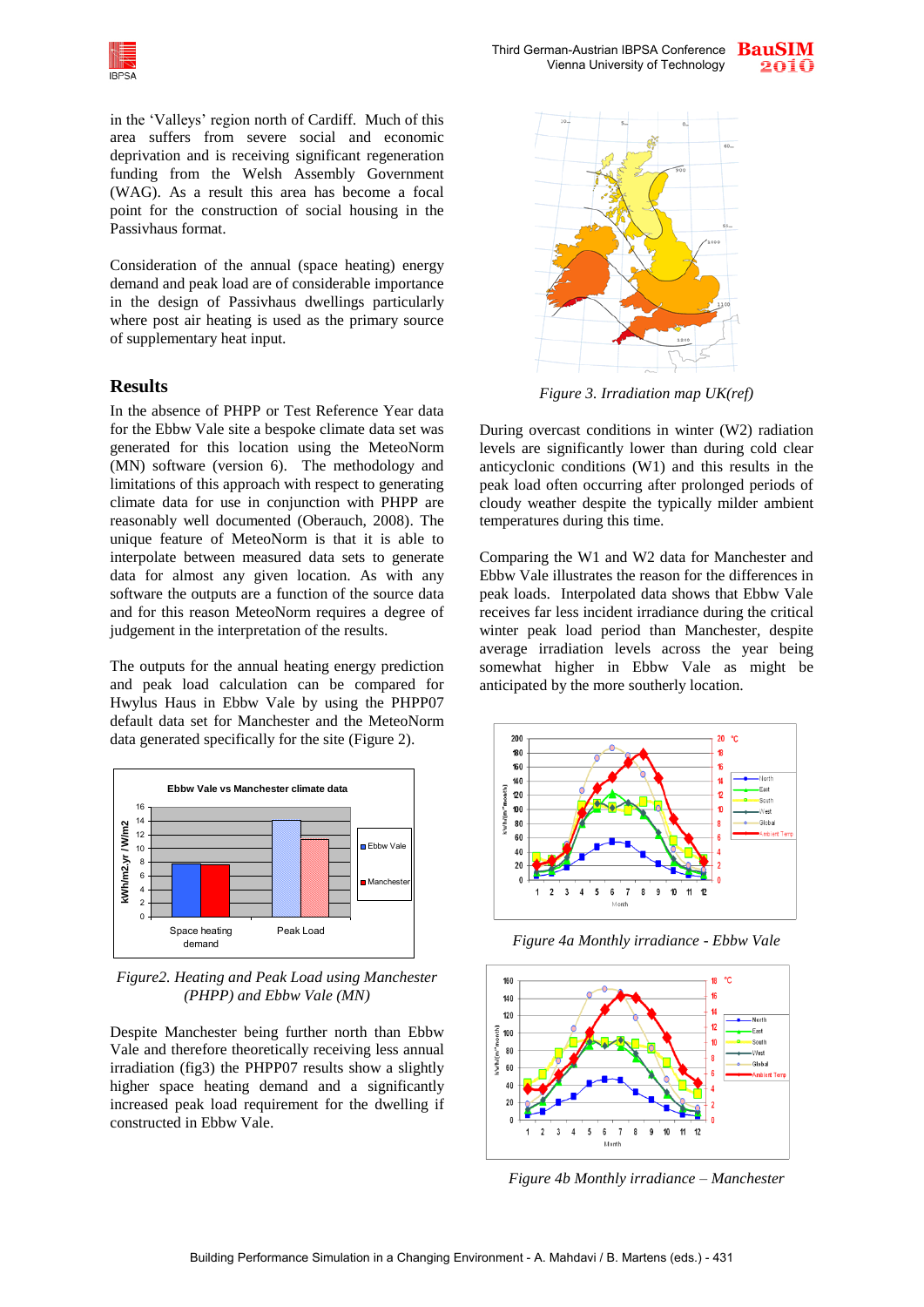

Most significant differences between the two Peak load predictions occur as a result of the differences between predictions occurring under the influence of the prolonged cold cloudy weather (W2) which dominates during the heating season in Ebbw Vale.

#### DISCUSSION

The findings of this study broadly confirm that the Passivhaus standard can be more easily achieved in a Welsh climatic context than in continental Europe as it would be expected from the milder winter design temperatures experienced in Wales. However recent research in to the implications of regional micro climates has also shown that there are significant concerns associated with the reliance on post air heating in regions dominated by low levels of irradiance due to prolonged cloud cover during the heating season. This situation is further exacerbated in exposed coastal and mountainous areas and additional verification of the climate data used in sizing the peak load is advisable if dispensing with a conventional heating system.

Previous research (Tweed and McLeod, 2008) using the PHPP model in the context of a terraced passivhaus in St Athan, a coastal location near Cardiff, provides an indication of the likely design tolerances that could be permissible for a Passivhaus in a coastal location with higher irradiance levels. Significantly, air infiltration rates of over 2 ach-1 @ 50 Pa and glazing U-values of up to 1.1 W/m2K did not (in isolation) prevent the dwelling from meeting either of the Passivhaus key performance criteria.

The research findings of Schneiders (2003) for Manchester and Ireland suggest similar findings with the Passivhaus standards being met using opaque Uvalues of 0.17 W/m2K and glazing U-values of 0.85 W/m2K. Similarly a study carried out on an apartment building in Värnamo, Sweden (Janson and Wall, 2007) indicated that it was possible to meet the Passivhaus peak heating load requirement in Southern Sweden using installed glazing U-values of 1.0 W/m2K .

Collectively these finding indicate that the passivhaus model is highly sensitive to localised climatic conditions in particular irradiance levels during peak load. It may well be possible to achieve the Passivhaus standard in Wales with a significant degree of tolerance in the opaque and glazed Uvalues where larger terraced row and multi-residential developments are built in areas of higher winter irradiance. Caution is needed in exposed cloudy micro climates particularly where small detached dwellings are concerned due to the relatively poor SA/V ratio. If confirmed through wider research studies, these findings could have implications for the design of passivhaus' where the local micro climate

has a strong influence on the optimisation of the glazing ratio, built form and need for a supplementary heating system.

Procurement of locally sourced Passivhaus components is an important objective for regional economic regeneration based on a low carbon economy and the concept of a "Welsh Passivhaus". This research demonstrates however that the overall rate of heat loss from a PassivHaus dwelling is highly context dependent and as a result general design guidance should not be inferred from these preliminary findings.

### ISSUES ARISING FROM ADOPTING THE *PASSIVHAUS* STANDARD IN WALES

We have established that in principle the Passivhaus standard is a viable starting point from which to develop zero carbon housing solutions. There are, however, other issues to consider in promoting this standard. These may be addressed by asking three broad questions. Firstly, can the construction industry in Wales build to this standard? Our initial exploration of appropriate construction technologies suggested the standard might be achieved best through modern methods of construction (MMC), relying primarily on timber framing skills and techniques. This was the method used on the first three passivhaus dwellings at Ebbw Vale, and despite the relative inexperience of the construction teams very high standards of air tightness were achieved. Wales is gradually beginning to develop an MMC capability but it unlikely to be able to deliver sufficient quantity of buildings for several years. However, the database of Passivhaus projects in Austria (IG Passivhaus Oberösterreich, 2008) shows that a significant number (30%) use masonry construction, suggesting that it should be possible to adapt and continue to use these traditional construction methods in Wales.

A second key question is: can we afford to build to this standard? Cost reviews carried out by Cyril Sweett (Cyril Sweett, 2007)] and the Gentoo Housing Association (Thompson and Morrison, 2009) suggests there are significant costs associated with building to low carbon and Passivhaus standards in the UK. Notably these vary according to the dwelling type—detached, terraced, or apartments. Cost will remain a major factor in delivering a high volume of new zero carbon housing, and design optimisation must therefore also be addressed from an economic perspective..

Finally, it is important to ask if people will be willing and able to adapt to living in Passivhaus dwellings? Thermal conditions in a Passivhaus building that is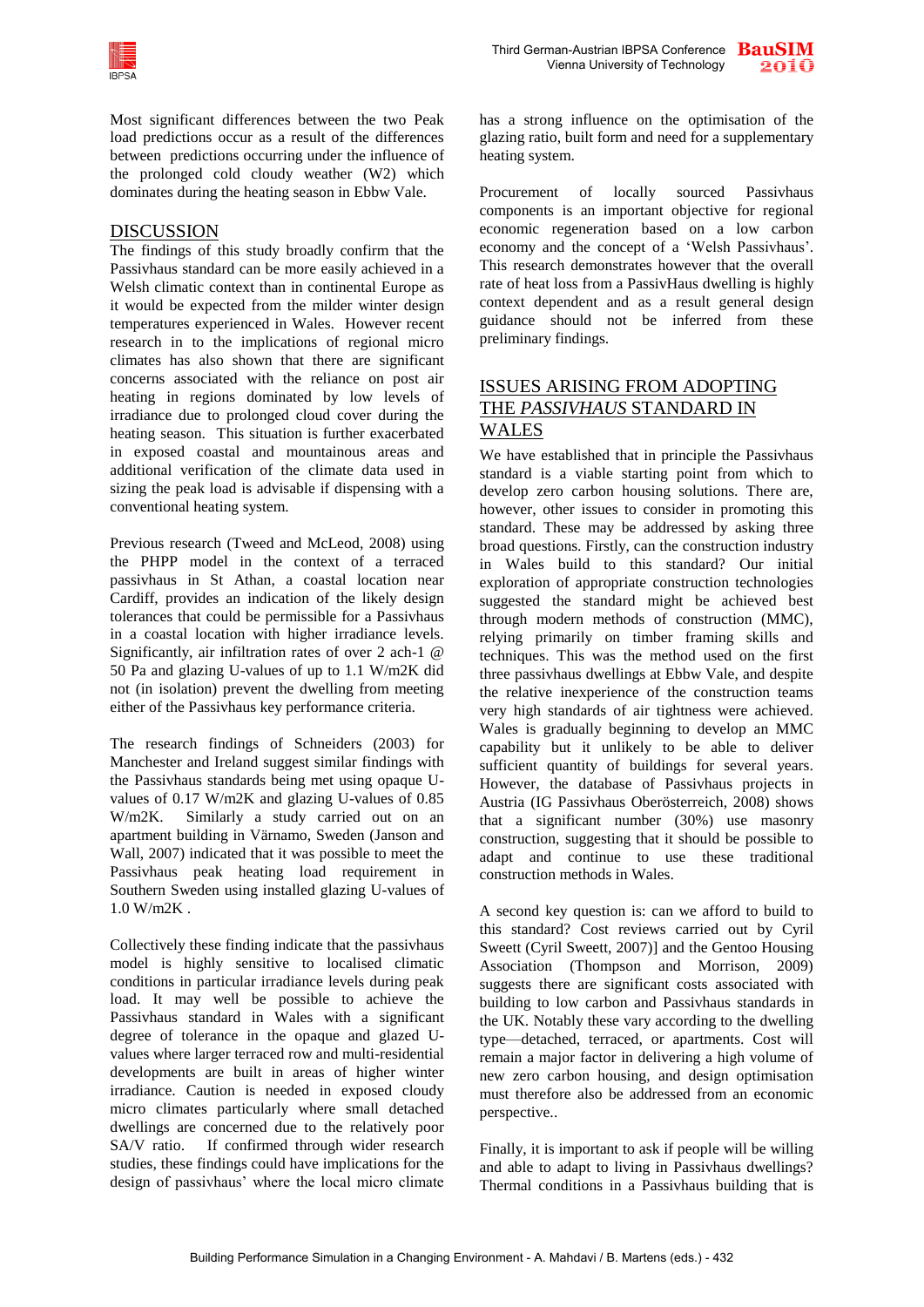

only heated by the ventilation system are finely balanced because the thermal capacity of the heated air is so low. Higher ventilation rates or higher internal heat gains are likely to destabilise the internal environment and so the occupants need to be able to 'fine tune' the building appropriately. There are also issues related to building maintenance. Comments in the Sullivan Report (Scottish Building Standards (2008) for example from Austrian contributors, who have direct experience of Passivhaus buildings; highlight the need for occupants, for to maintain the filters on MVHR systems to ensure adequate ventilation. Studies into the health implications of low ventilation rates are also being conducted and this in turn has implications for the specification of internal finishes and the need to monitor indoor air quality in air tight dwellings.

These questions and the research carried out here underline the need to conduct more detailed context specific research to discover the most practicable models for the wide spread role out of Passivhaus and zero carbon housing in Wales and the UK.

### ACKNOWLEDGEMENTS

The authors would like to thank Bere Architects and United Welsh Housing Association for sharing the findings of their experience in designing the first social PassivHaus dwellings in Wales. We would also to would also like to thank our colleagues in the Welsh School of Architecture, Professor Chris Tweed and the Design Research Unit who provided details of their designs for the St Athan house and the Ty Unnos Passivhaus project in Ebbw Vale.

### **References:**

- Boardman, B et al (2005). 40% House, Environmental Change Institute. University of Oxford, Oxford
- ECEEE (2009) Net zero energy buildings: definitions, issues and experience. *Steering through the maze #2.* (European Council for an Energy Efficient Economy).
- Jones, C. (2007). Programme of action to tackle climate change. Available: http://wales.gov.uk/news/archivepress/environme ntpress/2007/1420889/?lang=en
- Weaver, W., (2006). "Brown pledges to build zero carbon homes." Guardian Unlimited Dec 6. Available: http:/[/www.politics.guardian.co.uk/](http://www.politics.guardian.co.uk/economics/story/0,,1965497,00.html#article)  [\[June 07\].](http://www.politics.guardian.co.uk/economics/story/0,,1965497,00.html#article)
- HM Treasury. Pre Budget Report 2006. Chapter 7, Section 7.46 p168 Available: [http://www.hm](http://www.hm-treasury.gov.uk/media/2/2/pbr06_chapter7.pdf)[treasury.gov.uk/media/2/2/pbr06\\_chapter7.pdf](http://www.hm-treasury.gov.uk/media/2/2/pbr06_chapter7.pdf)
- NHBC, 2008. Zero Carbon, What does it mean to home owners and householders. NF9 Available http;//www.nhbcfoundation.org
- DCLG (2008). The Code for Sustainable Homes: setting the standard in sustainability for new homes, Department of Communities and Local Government. Available: www.communities.gov.uk [April 2008].
- UK Government, (2007). The Stamp Duty Land Tax (Zero-Carbon Homes Relief) Regulations 2007. Statutory Instrument No. 3437. The Stationery Office Limited, London.
- UK Government, (2007). Explanatory Memorandum To The Stamp Duty Land Tax (Zero-Carbon Homes Relief) Regulations 2007. Available: www.opsi.gov.uk/si/si2007/ [June 2008].
- Oberrauch, B (2008). How to generate Climate Data outside Germany in Simplified and Automatic Mode with Meteonorm. Conference proceedings of 12<sup>th</sup> International Conference on Passive House 2008, Nuremberg
- Schnieders, J. and Hermelink, A., (2006). CEPHEUS results: measurements and occupants' satisfaction provide evidence for Passive Houses being an option for sustainable building, Energy Policy, 34.
- Feist, W., (2007). Passive House Planning Package 2007. PHI-2007/1(E).
- Feist, W., (2004). Passive House Planning Package 2004. PHI-2004/1(E).
- AECB 2008, CarbonLite Programme, Volume 3: The Energy Standards [available] <http://www.carbonlite.org.uk/carbonlite/>
- AECB (2006) Gold and Silver Energy performance Standards for Buildings. Available: http://www.aecb.net/energyinbuildings.php [31 Aug 06].
- Feist, W., Schneiders, J., Dorer, V. and Haas, A., (2005). Re-inventing air heating: Convenient and comfortable within the frame of the Passive House concept. Energy and Buildings, 37, 2005.
- International Energy Agency. Demonstration Houses in Germany. IEA-SCH Task 28/ ECBCS Annex 38: Sustainable Solar Housing pdf
- Brans J., (2008). Passiefhuis-Platform vzw. PHPP Course Feb 21, 2008 Milton Keynes, UK.
- UKCIP. The climate of the UK and recent trends: Maps.
- Schneiders, J., (2008). In conversation, 11 April. 12th International Conference on Passive Houses, Nuremberg.